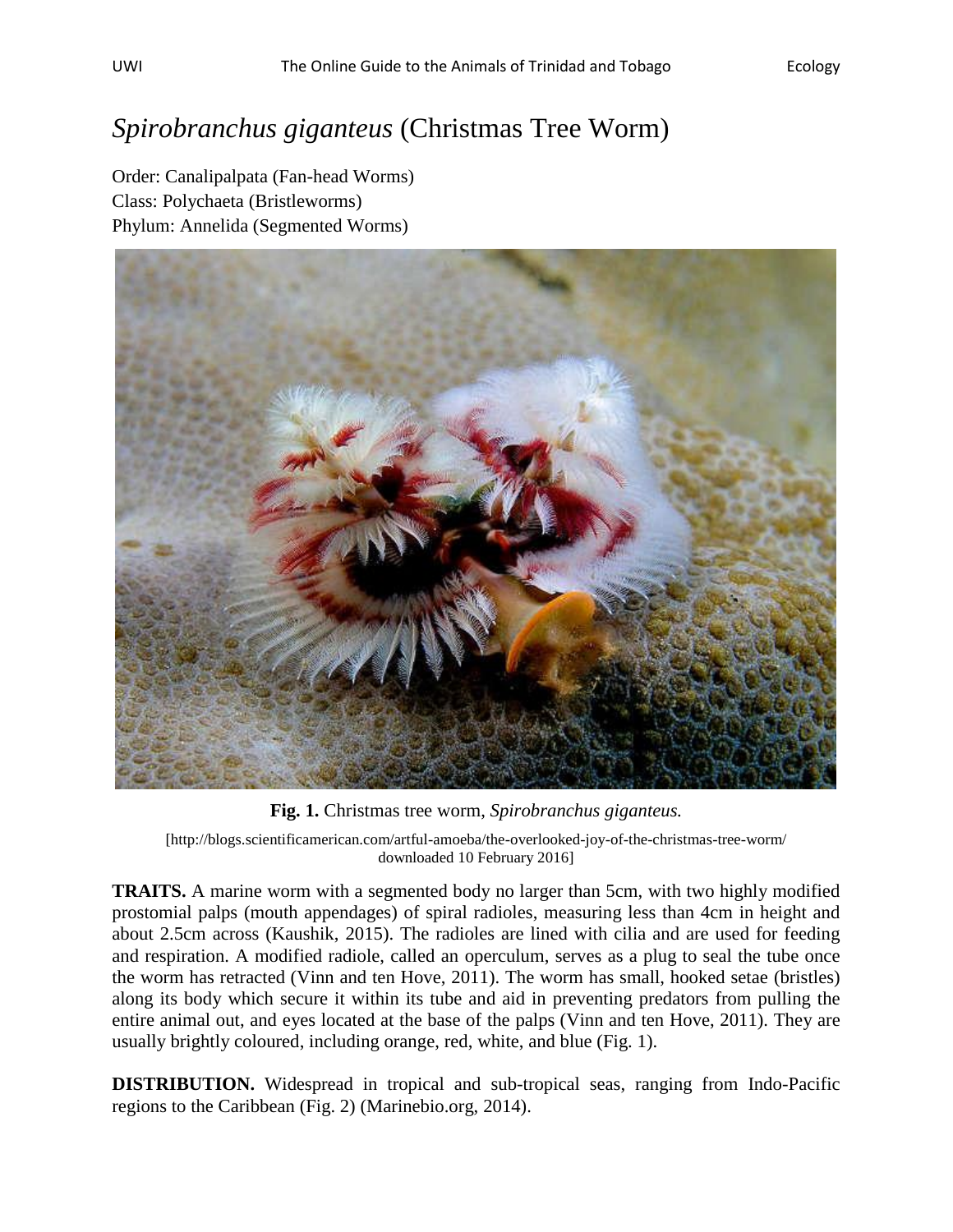**HABITAT AND ACTIVITY.** Found burrowed into living calcareous coral reefs (Nishi and Nishihira, 1996) in tropical or sub-tropical seas in relatively shallow waters less than 100m deep (Kennedy, 2015). The worm builds a calcareous tube in coral surfaces to protect its soft body (Dai and Yang, 1995). *Spirobranchus giganteus* are sedentary and incapable of movement (Shampoop, 2014); worms do not change tubes but occupy one tube throughout their lifetime. They are very sensitive to light, shadows and motion (Sajem, 2016).

**FOOD AND FEEDING.** Christmas tree worms are filter feeders. Their food consists of zooplankton, phytoplankton, and detritus particles. They extend feeding palps from the opening of the tube and prey is trapped and moved by tiny cilia lining the feeding apparatus towards the opening of the tube and into the mouth (Toonen, 2012).

**POPULATION ECOLOGY.** These worms have a mutual symbiotic relationship with the coral. The coral provides it with support and protection while it enhances water circulation for the coral feeding (Dai and Yang, 1995). Their predators include sea urchins, fish, lobsters, and sea stars (FOSS, 2004). There are often several christmas tree worms in the same area, though they do not live in close groups or colonies (Fig. 3).

**REPRODUCTION.** Christmas tree worms do not mate but engage in external fertilization (Sajem, 2016). There are both male and female worms which produce their gametes within their abdominal segments. Male and female worms send their gametes (sperm and eggs respectively) into the water (Kennedy, 2015). The sperms fuse with the eggs and fertilization occurs. Fertilized eggs develop into larvae that live as plankton for 9-12 days and then settle on coral, where they produce a mucus tube which develops into a calcareous tube (Kennedy, 2015). The life span of *Spirobranchus giganteus* is over 30 years.

**BEHAVIOUR.** Christmas tree worms are reclusive in nature, they quickly withdraw into their burrow (Fig. 4) to protect themselves from predators (Shampoop, 2014). The worm is extraordinarily sensitive to touch, light, shadows and motion, and covers the top of its burrow with a little lid called an operculum (Sajem, 2016). Immature or juvenile worms may settle into dead, empty tubes (Nishi and Nishihira, 1996).

**APPLIED ECOLOGY.** The global population **is** thought to be stable with no major current threats. Potential threats are habitat loss, climate change and ocean acidification (Kennedy, 2015)**.** There is no commercial fishery, it is often kept in aquariums and is of interest to divers. There are no special conservation efforts as the species is widespread and relatively common (Kennedy, 2015).

## **REFERENCES**

- Dai, C.F., and Yang, H.P. 1995. Distribution of *Spirobranchus giganteus cornicuiatus* (Hove) on the Coral Reefs of Southern Taiwan. *Zooogical Studies* 34 (2): 117-125.
- FOSS. 2004. Diversity of Life: Database Collection. *Archive.Fossweb.Com*. http://archive.fossweb.com/CA/modules3- 6/Environments/activities/organismdatabase/orgpages/1147\_1.html.
- Kaushik, K. 2015. The Christmas Tree Worm | Amusing Planet. *Amusingplanet.Com*. http://www.amusingplanet.com/2015/12/the-christmas-tree-worm.html.
- Kennedy, J. 2015. Undersea Christmas Tree. *About.Com Education*. [http://marinelife.about.com/od/invertebrates/p/Christmas-Tree-Worm.htm.](http://marinelife.about.com/od/invertebrates/p/Christmas-Tree-Worm.htm)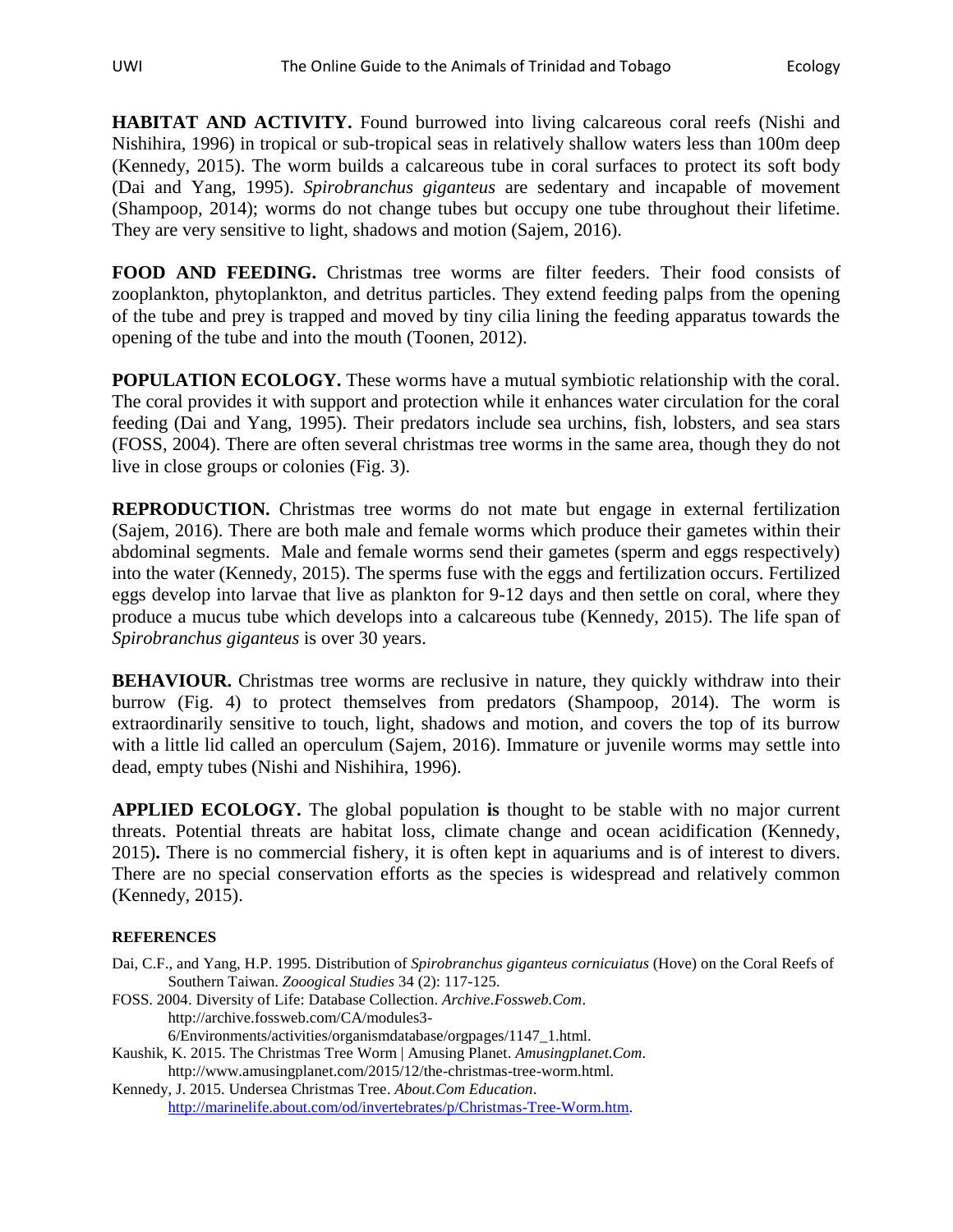- Marinebio.org. 2014. Christmas Tree Worms, *Spirobranchus giganteus*. Blog. *Marine Bio*. http://marinebio.org/species.asp?id=543.
- Nishi, E., and Nishihira, M. 1996. Age-Estimation of the Christmas Tree Worm *Spirobranchus giganteus* (Polychaeta, Serpulidae) Living Buried In The Coral Skeleton From The Coral-Growth Band Of The Host Coral. *Fisheries Science* 63 (3): 400-403.

https://www.jstage.jst.go.jp/article/fishsci1994/62/3/62\_3\_400/\_pdf.

- Sajem, Y. 2016. Interesting Facts on Christmas Tree Worms. *Animals.Mom.Me*. Accessed February 5. http://animals.mom.me/interesting-christmas-tree-worms-10341.html.
- Shampoop, K. 2014. Darwin's Reef Exploration Team / Christmas Tree Worm. *Darwinsreef.Pbworks.Com*. http://darwinsreef.pbworks.com/w/page/66229816/Christmas%20Tree%20Worm.
- Toonen, R. 2012. Invertebrate Non-Column: Christmas Tree Worms. *Advanced Aquarists*.

http://www.advancedaquarist.com/2002/9/inverts.

Vinn, O., and ten Hove, H.A. 2011. Microstructure And Formation Of The Calcareous Operculum In *Pyrgopolon ctenactis* And *Spirobranchus giganteus* (Annelida, Serpulidae). *Zoomorphology* 130 (3): 181-188. doi:10.1007/s00435-011-0133-0.

## Author: Demi Dufeal Posted online: 2016



**Fig. 2.** Christmas tree worm geographic distribution. [\[http://marinebio.org/species.asp?id=543,](http://marinebio.org/species.asp?id=543) downloaded 18 February 2016]